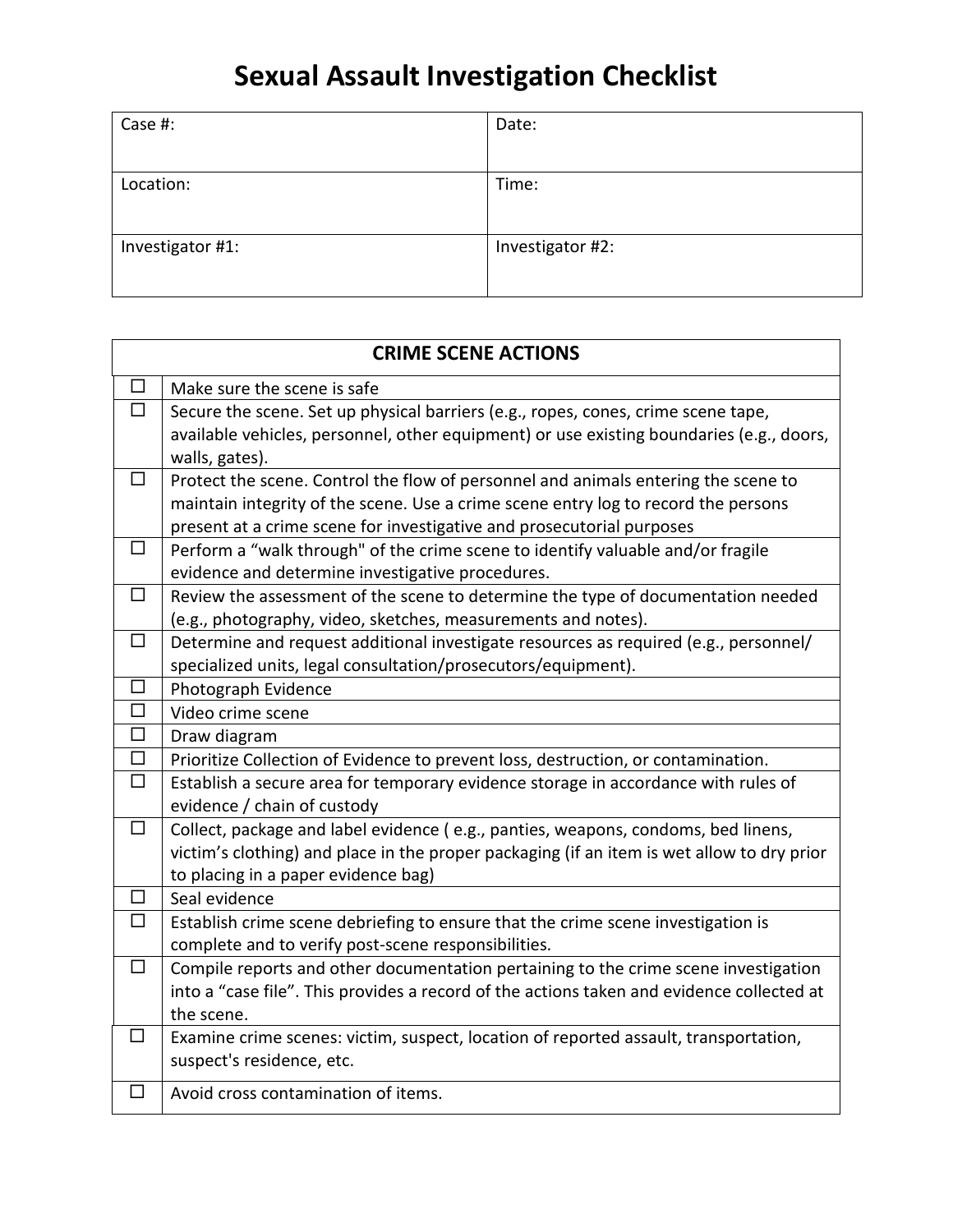| Gather, protect, and package all evidence, using paper as much as possible. |
|-----------------------------------------------------------------------------|
| Record evidence collected and take photographs of the scenes.               |
| Submit physical evidence to appropriate agency (lab) for analysis.          |

|        | <b>VICTIM ACTIONS</b>                                                                                                                          |  |
|--------|------------------------------------------------------------------------------------------------------------------------------------------------|--|
| □      | Make contact with the victim. Assess the victims emotional and physical state, provide                                                         |  |
|        | immediate medical attention if necessary                                                                                                       |  |
| $\Box$ | Forensic Examination for Victim (SANE)                                                                                                         |  |
| $\Box$ | <b>Preliminary Victim Interview</b>                                                                                                            |  |
| □      | Identify suspect(s)                                                                                                                            |  |
| $\Box$ | Identify Outcry witness (s)                                                                                                                    |  |
| $\Box$ | Identify other Witnesses                                                                                                                       |  |
| □      | Interview witnesses (Obtain field statements if necessary)                                                                                     |  |
| $\Box$ | Prepare a photo line up                                                                                                                        |  |
| $\Box$ | In depth interview with victim                                                                                                                 |  |
| $\Box$ | Ensure that victim, witnesses and suspect(s) are separated (sight and sound).                                                                  |  |
| $\Box$ | Record the victim's emotional and physical condition.                                                                                          |  |
| $\Box$ | Treat the victim with dignity and respect and ensure the victim is safe.                                                                       |  |
| $\Box$ | Document any drug or alcohol use by the victim or symptoms or behaviors that may<br>indicate the victim was drugged.                           |  |
| $\Box$ | Arrange for a Victim Advocate to assist the victim.                                                                                            |  |
| $\Box$ | Advise the victim of victims' rights; explain follow-up interviews; confirm that support<br>services information has been given to the victim. |  |
| □      | Assess victim's safety and discuss it with the victim (safety plan)                                                                            |  |
| □      | Evaluate the need for protection order or stalking order.                                                                                      |  |
| □      | Obtain victim's signature on medical release, tag and place into evidence.                                                                     |  |
| $\Box$ | Have Victim Advocate and/or Police Officer transport the victim to the hospital, if not<br>an emergency.                                       |  |
| $\Box$ | Ensure proper medical examination is completed.                                                                                                |  |
| $\Box$ | Photograph injuries and make appointment with the victim for follow-up photos in 2<br>to 3 days.                                               |  |

| <b>WITNESS ACTIONS</b>                                                                       |  |
|----------------------------------------------------------------------------------------------|--|
| Interview all possible witnesses. Include any witnesses who could speak to victim's state of |  |
| mind, emotional state or spontaneous statements made.                                        |  |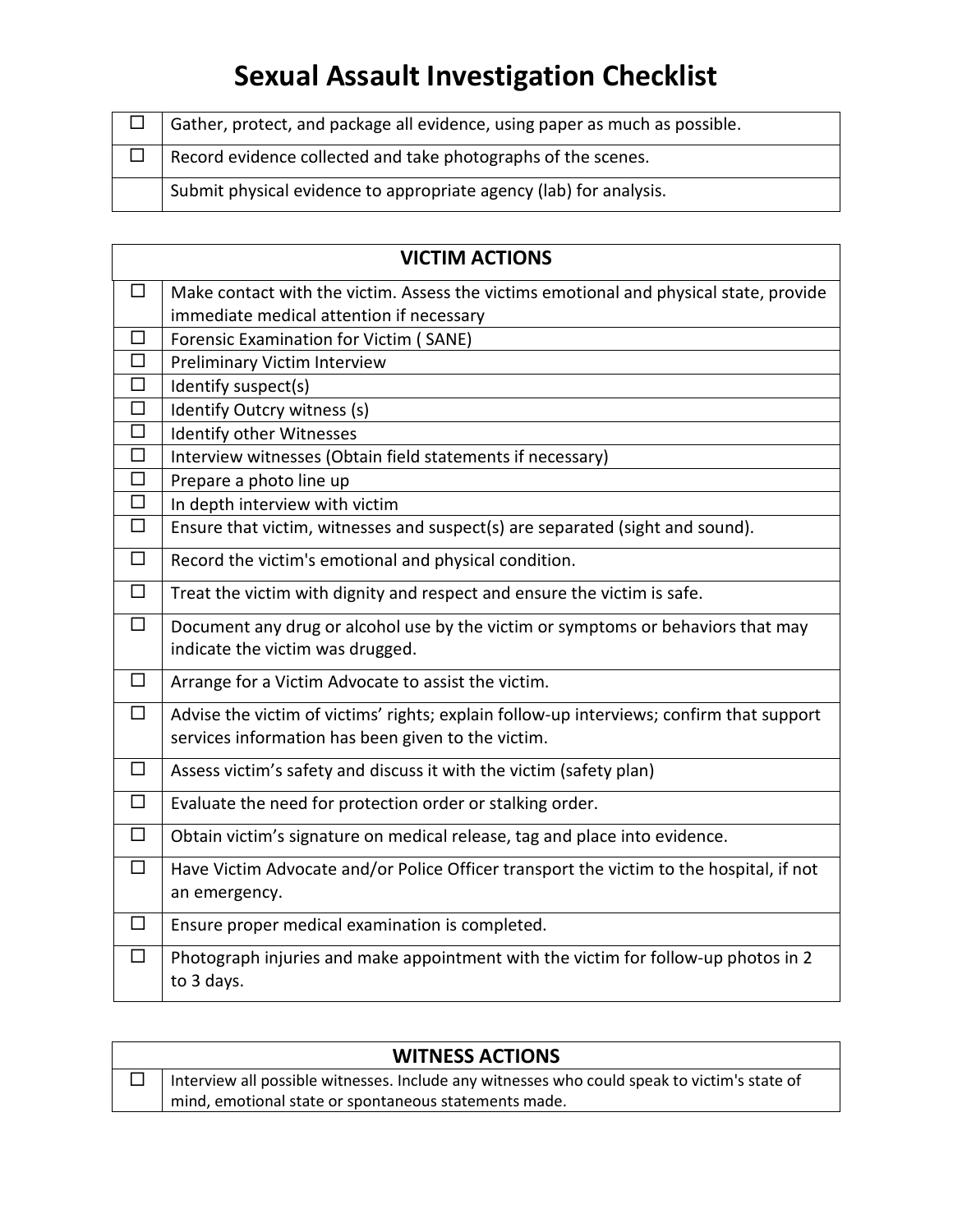| Conduct canvass in area or location of the assault. Find out what the witnesses saw or heard, |
|-----------------------------------------------------------------------------------------------|
| who has been in the area, and whether there was anyone they did not recognize.                |
| Interview anyone who had contact with the victim after the assault and after the reporting of |
| the assault.                                                                                  |
| Interview all witnesses that can either corroborate or negate suspect's statements.           |

| <b>SUSPECT ACTIONS</b> |                                                                                     |
|------------------------|-------------------------------------------------------------------------------------|
| $\Box$                 | Suspect Interview (Audio and Video if possible)                                     |
|                        | Obtain a written statement                                                          |
|                        | Arrest(s)                                                                           |
| П                      | Obtain a complete description of suspect and vehicle.                               |
|                        | Document suspect's alcohol or drug use.                                             |
|                        | Take time to obtain victim and witnesses information first.                         |
|                        | Let the suspect tell what he/she thinks happened. Do not stop suspect from talking. |
|                        | If you have probable cause, arrest the suspect.                                     |
| $\Box$                 | Obtain evidence from suspect, using the Sexual Assault Evidence Collection Kit.     |
|                        | $\Box$ Done by Consent $\Box$ Done by Warrant                                       |
|                        | Collect all of suspect's clothing and everything on the body.                       |
|                        | Take photos of the suspect and any injuries.                                        |
|                        | Enter suspect information into the FBI Violent Criminal Apprehension Database       |
|                        | (ViCAP)                                                                             |

|        | <b>PROSECUTION ACTIONS</b>                                  |  |
|--------|-------------------------------------------------------------|--|
|        | Collect SANE Exam kit for evidence                          |  |
|        | Prepare Probable Cause affidavit                            |  |
|        | Make contact with the District Attorney's Office            |  |
| $\Box$ | Arrest warrant signed by the judge                          |  |
|        | Search Warrants for evidence (cell phone, home, car, etc)   |  |
|        | Consent to Search Forms                                     |  |
|        | Grand Jury subpoena for medical records (SANE Exam results) |  |

| <b>WRITTEN REPORT ACTIONS</b>                |
|----------------------------------------------|
| Type Of Force Used:                          |
| coercion (verbal pressure/arguments)         |
| threats                                      |
| physical force                               |
| intimidation (implied threat/power relation) |
| Forced Intercourse                           |
| vaginal                                      |
| oral                                         |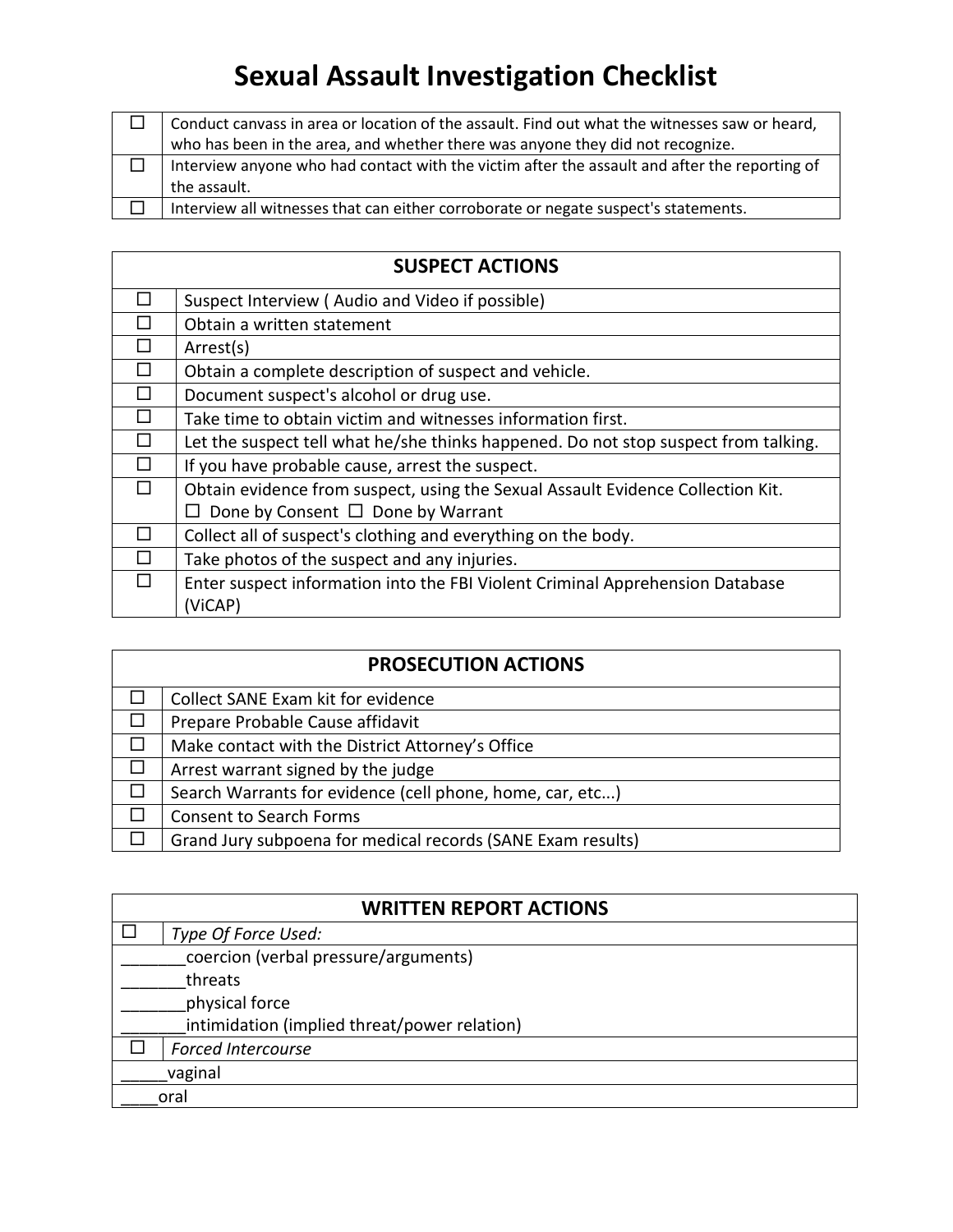| anal                                                  |
|-------------------------------------------------------|
| Physical Incapacity                                   |
| asleep                                                |
| physical violence or restrained                       |
| threatened, intimidated, coerced                      |
| Non-Consensual Sexual Contact<br>П                    |
| Explain                                               |
| <b>Alcohol Related</b>                                |
| How much was consumed by victim?                      |
| What types of alcohol were ingested?                  |
| How much was consumed by suspect?                     |
| What types of alcohol were ingested?                  |
| Did victim consume willingly?                         |
| Condition/result of ingestion (check all that apply): |
| conscious                                             |
| unconscious                                           |
| physical sickness                                     |
| blackout                                              |
| <b>Drug Related</b><br>ΙI                             |
| date rape drug induced                                |
| Type known                                            |
| Lab results                                           |
| What types of drugs were ingested?                    |
| How much was consumed by suspect?                     |
| What types of drugs were ingested?                    |
| Did victim consume willingly?                         |
| Condition/result of ingestion (check all that apply): |
| conscious                                             |
| unconscious                                           |
| physical sickness                                     |
| blackout                                              |

| <b>CAMPUS REALTED ISSUES</b> |                                             |
|------------------------------|---------------------------------------------|
|                              | <b>Notifications Made to (by and when):</b> |
|                              | <b>Student Affairs</b>                      |
|                              | <b>Health Services</b>                      |
|                              | <b>Counseling Center</b>                    |
|                              | <b>Student Activities</b>                   |
|                              | <b>Campus Housing</b>                       |
|                              | <b>ODOP</b>                                 |
|                              | Hospital                                    |
|                              | <b>District Attorney</b>                    |